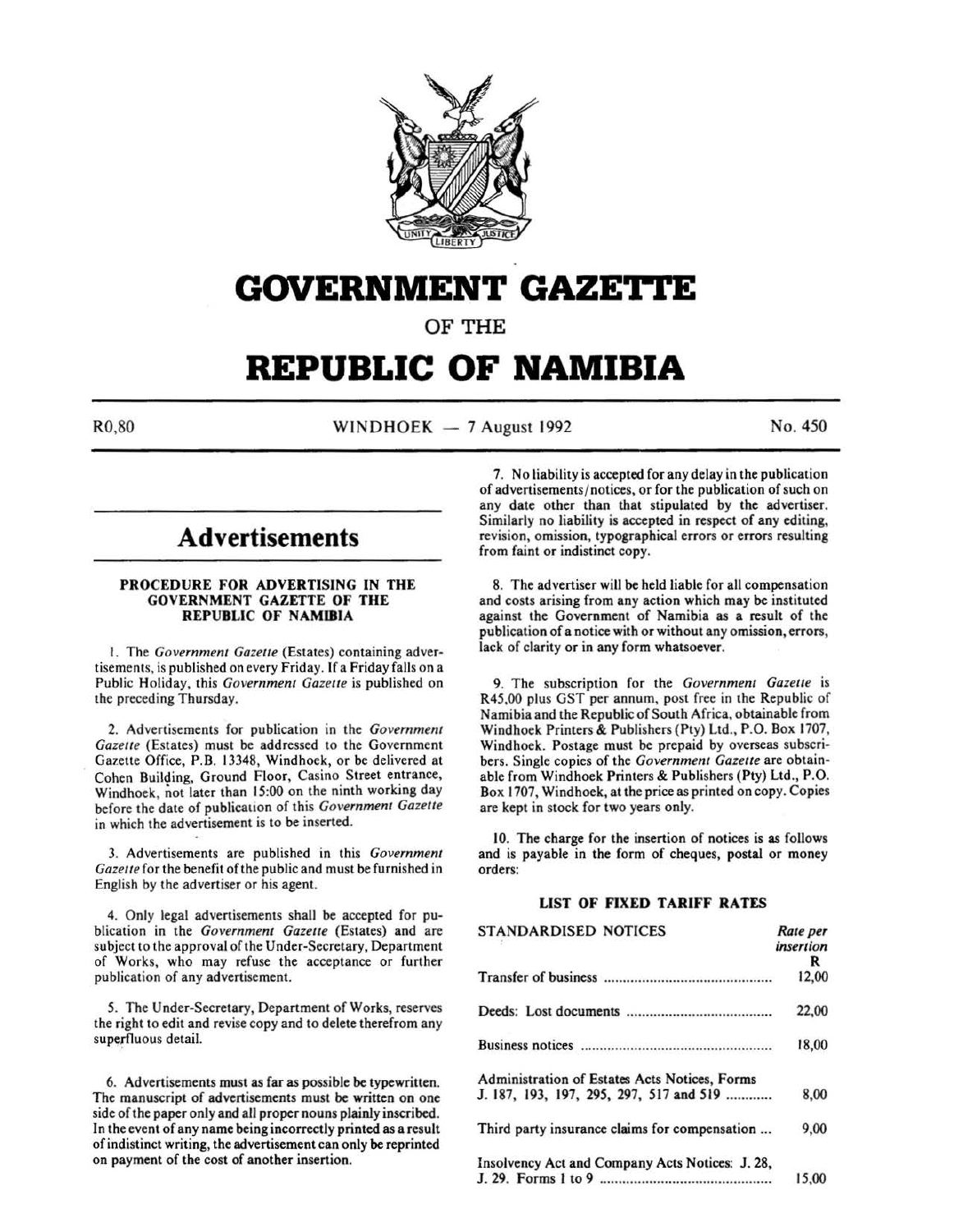| $J.B.$ - Forms 2 and 6 - additional statements<br>according to word count table, added to the basic   |        |                                                                                                                                                                                                                       | 40.00  |
|-------------------------------------------------------------------------------------------------------|--------|-----------------------------------------------------------------------------------------------------------------------------------------------------------------------------------------------------------------------|--------|
| traffic.                                                                                              |        | Liquidators' and other appointees' notices                                                                                                                                                                            | 25,00  |
| Change of name (two insertions)                                                                       | 108,00 | SALES IN EXECUTION AND OTHER PUBLIC SALES:                                                                                                                                                                            |        |
| Naturalisation notices (including a reprint for the                                                   | 8,00   |                                                                                                                                                                                                                       | 65,00  |
|                                                                                                       |        | Public auctions, sales and tenders:                                                                                                                                                                                   |        |
| Unclaimed moneys $-$ only in the Government                                                           |        |                                                                                                                                                                                                                       | 22,00  |
| Gazette, closing date 15 January (per entry of                                                        |        |                                                                                                                                                                                                                       | 54,00  |
|                                                                                                       | 3,00   |                                                                                                                                                                                                                       | 82,00  |
|                                                                                                       | 18,00  | <b>ORDERS OF THE COURT:</b>                                                                                                                                                                                           |        |
|                                                                                                       | 8,00   | Provisional and final liquidations or sequestra-                                                                                                                                                                      | 50,00  |
| <b>NON-STANDARDISED NOTICES</b>                                                                       |        | Reduction or change in capital mergers, offers of                                                                                                                                                                     | 120,00 |
| Company notices:                                                                                      | R      | Judical managements, curator bonis and similar                                                                                                                                                                        | 120,00 |
|                                                                                                       |        |                                                                                                                                                                                                                       | 15,00  |
| Short notices: Meetings, resolutions, offers of<br>compromise, conversions of companies, voluntary    |        | Supersession and discharge of petitions (J. 158)                                                                                                                                                                      | 15.00  |
| windings-up, et.: closing of members' registers<br>for transfer and/or declarations of dividends      | 40,00  | 11. The charge for the insertion of advertisements other<br>than the notices mentioned in paragraph 10 is at the rate                                                                                                 |        |
| Declaration of dividends with profit statements,                                                      | 90.00  | of R3,00 per cm double column. (Fractions of a cm must be<br>calculated as a cm).                                                                                                                                     |        |
| Long notices: Transfers, changes in respect of<br>shares or capital, redemptions, resolutions, volun- | 120,00 | 12. No advertisements shall be inserted unless the charge<br>is prepaid. Cheques, drafts, postal or money orders must be<br>made payable to the Under-Secretary, Department of<br>Works, Private Bag 13348, Windhoek. |        |

|                                                   | 40,00                   |
|---------------------------------------------------|-------------------------|
| Liquidators' and other appointees' notices        | 25,00                   |
| SALES IN EXECUTION AND OTHER PUBLIC SALES:        |                         |
|                                                   | 65.00                   |
| Public auctions, sales and tenders:               | 22,00<br>54,00<br>82.00 |
| <b>ORDERS OF THE COURT:</b>                       |                         |
| Provisional and final liquidations or sequestra-  | 50,00                   |
| Reduction or change in capital mergers, offers of | 120.00                  |
| Judical managements, curator bonis and similar    | 120,00                  |
|                                                   | 15.00                   |

#### FORM J 187

#### LIQUIDATION AND DISTRIBUTION ACCOUNTS IN DECEASED ESTATES LYING FOR INSPECTION

In terms of section 35(5) of Act 66 of 1965, notice is hereby given that copies of the liquidation and distribution accounts (first and final, *unless otherwise stated)* in the estates specified below will be open for the inspection of all persons interested therein for a period of 21 days (or shorter or longer if *specially stated)* from the date specified or from the date of publication hereof, whichever may be the later, and at the offices of the Master and Magistrates as stated.

Should no objection thereto be lodged with the Master concerned during the specified period, the executors will proceed to make payments in accordance with the accounts.

108/92 PRETORIUS Anna Maria, 091207 01 0002 2, Windhoek. Windhoek, Windhoek. First National Trust, P.O. Box 448, Windhoek.

35/92 HERING Max Hugo, 000126 01 0003 0, Swakopmund. Swakopmund, Windhoek. First National Trust, P.O. Box 448, Windhoek.

95/92 CORNELISSEN Lourens Jeremia, 060406 50 1800 3, Mariental. Aletta Catherina Cornelissen. Mariental, Windhoek. First National Trust, P.O. Box 448, Windhoek.

269/92 SCHOLL Edith, 130311 01 0007 5, Swakopmund. Rudolph (Rudolf) Otto Scholl, 080729 01 0009 6. Swakopmund, Windhoek. Standard Bank Namibia Ltd., (Registered Bank), Trustee Branch, P.O. Box 2164, Windhoek.

254/92 BURGER Andries Gottlieb, 181218 01 0004 7, Okahandja. Johanna Alida Burger (born Kruger), 260820 01 0008 9. Okahandja, Windhoek. Standard Bank Namibia Ltd., (Registered Bank), Trustee Branch, P.O. Box 2164, Windhoek.

356/91 TRIGO Jose Pinto, 430429 01 0005 4, 3 Waterberg Flats, Klein Windhoek Road, Windhoek, Namibia. Maria Manuela dos Santos Cardoso Trigo. Final. 21 Days as from date of publication. Windhoek, Windhoek. P.F. Koep & Company, First Floor, Acme Corner, Kasino Street, Windhoek.

246/91 MARQUES Antonio Celestino Figueiredo, 390918 51 5918 2, Hoofweg, Port Nolloth. Leonor do Ceu Marques, 411200 II 4107. First & Final. 30 Days. Port Nolloth, Windhoek.

1881/91 MARQUES Antonio Celestino Figueiredo, 390918 51 5918 2, Hoofweg, Port Nolloth. Leonor du Ceu Marques, 411200 II 4107. First & Final. 30 Days. W.J. Cuyler, P.O. Box 354, Roodepoort, c/o Stern & Barnard, 2nd Floor, 10 Bulow Street, Windhoek.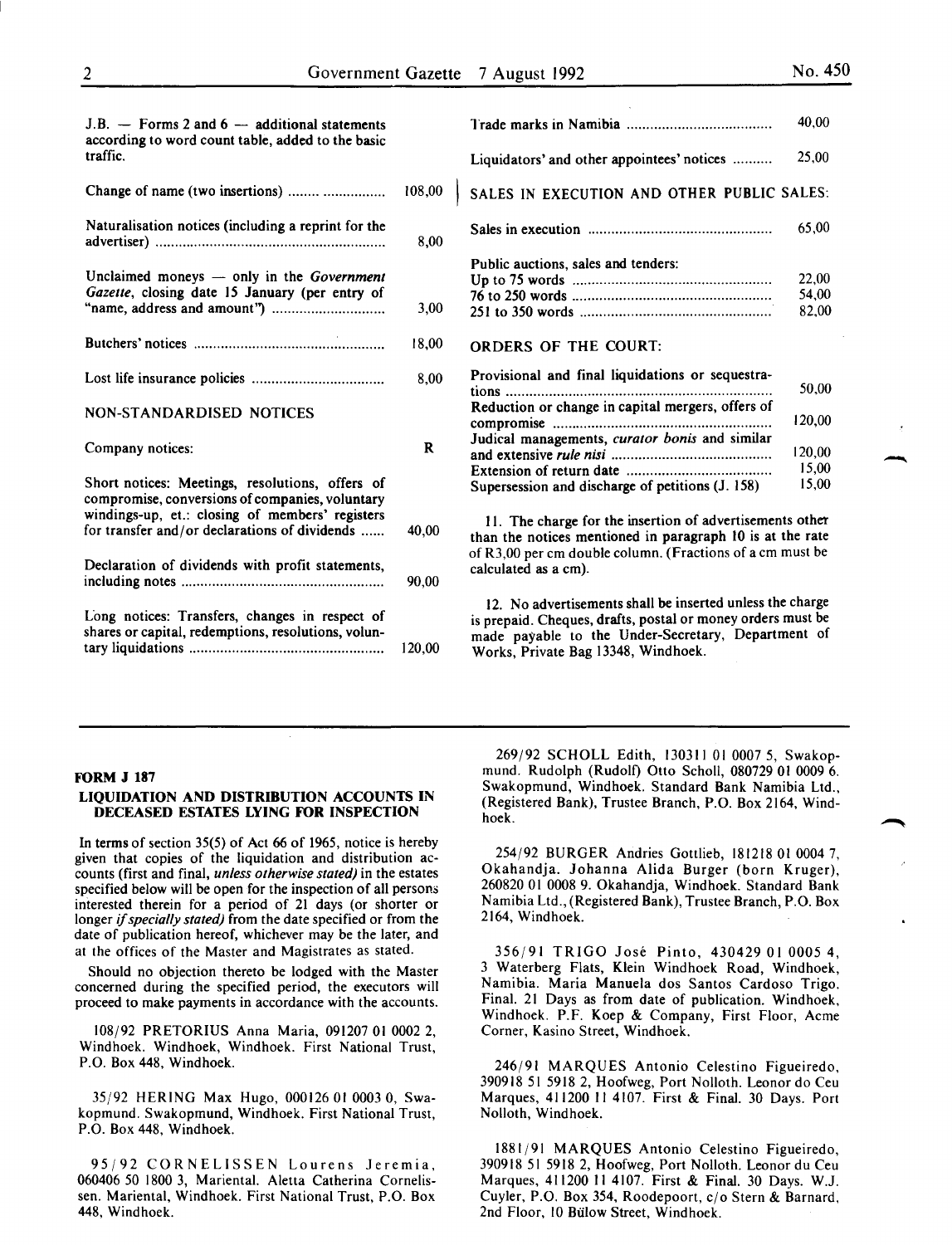418/89 NEWMAN Malcolm Robert, Erf No. 2652, Khomasdal. Windhoek. A. Vaatz, P.O. Box 23019, Windhoek.

215/92 SWART Beatrix Hendrina, 590927 01 3400 7, No. 59 Smit Street, Windhoek. Windhoek, Windhoek. J.E. Seyffert, P.O. Box 448, Windhoek.

260/89 EHRENPFORDT Anne-marie Hermine, 230521 01 0003 1, No. 5 La Mer Flats, Schlachter Street, Swakopmund. Supplementary. Swakopmund, Windhoek. Wilfred Paul Ahrens, Executor Testamentary, c/o Ahrens & Co., P.O. Box 1261, Swakopmund.

177/92 VON BRANDIS Karl Werner, 000704 01 0001 0, Windhoek. Windhoek. Mr. Klaus Nieft, Executor, c/o Keller & Neuhaus Trust Co. (Pty) Ltd., P.O. Box 156, Windhoek.

#### FORM J 193

#### NOTICE TO CREDITORS IN DECEASED ESTATES

All persons having claims against the estates mentioned below are hereby called upon to lodge their claims with the executors concerned, whithin 30 days (or otherwise as indicated) calculated from the date of publication hereof. The information is given in the following order: Estate number surname and christian names, date of birth, identity num: ber, last address, date of death; surviving spouse's names, surname, date of birth and identity number; name and address of executor or authorised agent, period allowed for lodgement of *claims* if *other than 30 days.* 

314/92 SYVERTSEN Horst Franz Gerhard, Windhoek, 9 May 1935, 350509 01 0011 5, Windhoek, 26 June 1992. Waltraut Gerda Syvertsen, 10 April 1939, 390410 01 0027 2. First National Trust, P.O. Box 448, Windhoek.

311/92 VAN DYK Gideon Christiaan, Windhoek, 3 August 1924,240803 01 0003 6, Mariental, 17 June 1992. Magrieta Johanna Huibrecht van Dyk. First National Trust, P.O. Box 448, Windhoek.

303/92 M6LLER Christiaan Deatlift, Windhoek, 6 March 1926,260306 08 0006 7, Karasburg, 12June 1992. Rhona Concordia Moller. First National Trust, P.O. Box 448, Windhoek.

343/92 HENRICHSEN Jorg Uwe, Windhoek, 30 June 1937, 370630 01 0016 4, No. 21 Liideritz Street, Swakopmund, 6 July 1992. Mrs. M.F.T. Henrichsen, c/o P.O. Box 21616, Windhoek.

~46/91 MARQUES Antonio Celistino Figueiredo, Wmdhoek, 18 September 1939, 390918 51 5918 2, Hoofweg, Port Nolloth, 14 December 1990. Leonor do Ceu Marques, 20 November 1941,411120 01 1410 7, Hoofweg, Port Nolloth. 30 Days. W.J. Cuyler, 48 Exner Street, Roodepoort, 1725.

160/92 VOLMERT Eva-Maria, Windhoek, 12 August 1946,460812 01 0068 6, cj o Private Bag 23455, Windhoek, 29 November 1991. W. Volmert (Executor), c/o Engling, Stritter & Partners, P.O. Box 43, Windhoek.

332/92 N6CKEL Ernst August Rolf, Windhoek, 4 April 1920, 200404 01 0003 I, No. 12 Von Eckenbrecher Street, Windhoek, 26 June 1992. A. Vaatz, 66 Bismarck Street, P.O. Box 23019, Windhoek.

KEBBEL Hans Heinrich Walter, Windhoek, 24 September 1907, 070924 01 0001 8, Swakopmund, 31 May 1992. Standard Bank Namibia Ltd., (Registered Bank), Trustee Branch, P.O. Box 2164, Windhoek.

ENGELBRECHT Theunis Jacobus, Windhoek, 27 March 1942, 420327 01 0011 6, Maltahohe, 30 June 1992. Standard Bank Namibia Ltd., (Registered Bank), Trustee Branch, P.O. Box 2164, Windhoek.

Form J 297

#### NOTICE FOR ELECTION OF EXECUTORS **AND/OR TUTORS**

#### ELECTION OF EXECUTORS AND TUTORS

The Estates of the Persons mentioned in the subjoined Schedule being unrepresented, interested, parties are hereby given notice by the Master of the Supreme Court of South West Africa, that meetings will be held in several Estates at the dates, times and places specified, for the purpose of selecting some Person or Persons, for approval by the respective Master, as fit and proper to be appointed by them as Executors or Thtors, as the case may be.

Meetings in a town in which there is a Master's Office, will be held before the Master; elsewhere they will be held before the Magistrate.

 $N.B.$  - Items indicated by a  $*$  on the left hand side, denote the election of a Tutor; otherwise an Executor is to be elected.

214/89 VAN DEN HEEVER Dawid Johannes. Gobabis, 6 August 1992, 10:00. Master of the High Court, Namibia.

#### NOTICE OF TRANSFER OF BUSINESS

KINDLY TAKE NOTICE that application will be made not less than 14 (fourteen) days after publication of this notice to the Licensing Court at Windhoek, at its next sitting, for the transfer of a General Dealer's Licence (Retail); Restaurant (Take-away), held by L. LEE, who trades under the name COFFEE INN, Erf No. 5518, Gustav Voigts Centre, to MR. ROLAND SCHATZLE who will continue trading on the above-mentioned premises and under the name and style of SANDWICH.

APPLICANT P.O. Box 24755 Windhoek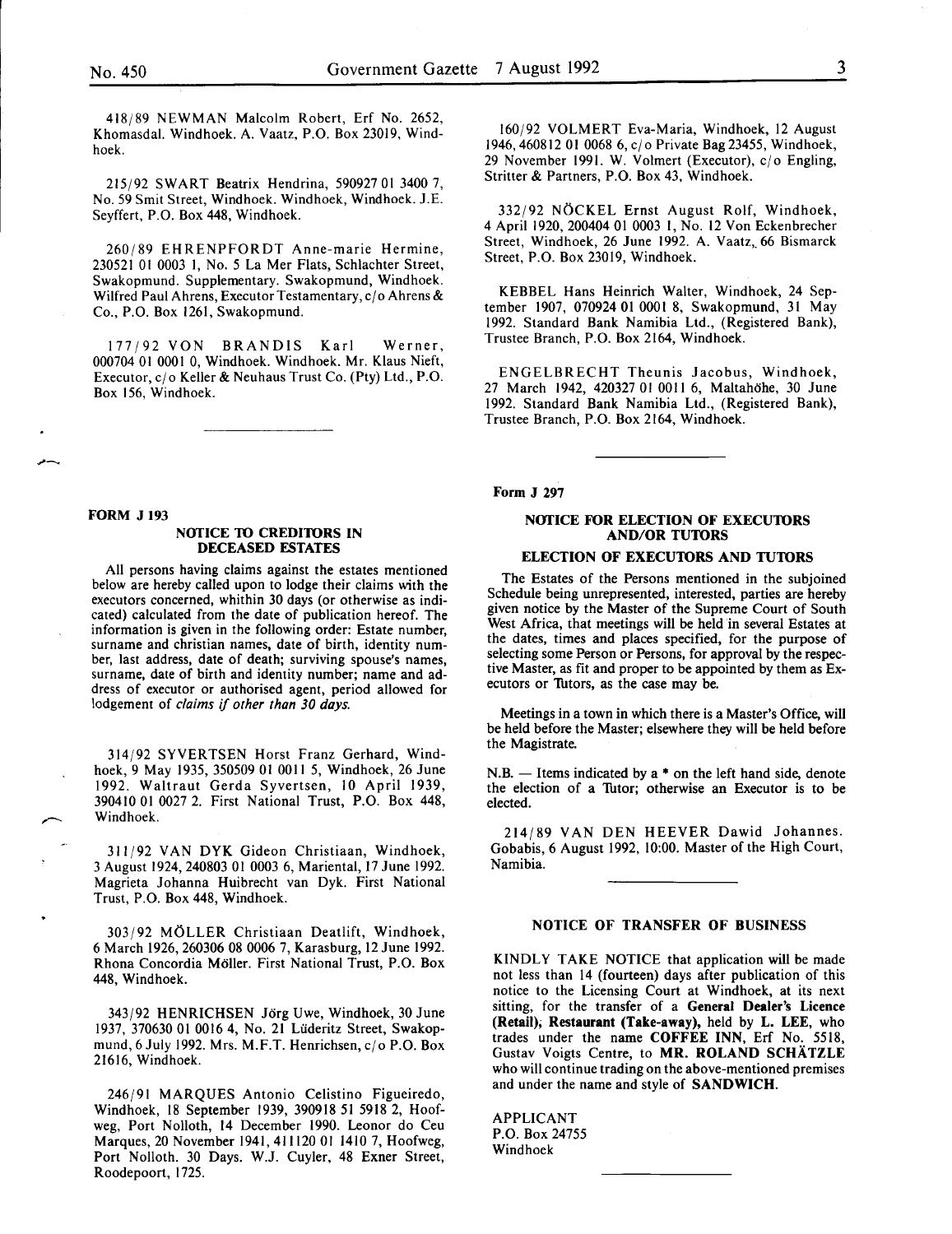#### FORM 4

#### LIQUIDATION ACCOUNTS AND PLANS OF DISTRIBUTION OR CONTRIBUTION IN SEQUESTRATED ESTATES OR COMPANIES BEING WOUND UP

Pursuant to section 108(2) of the Insolvency Act, 1936, section 136(2) of the Companies Act, 1926, and section 406(3) of the Companies Act, 1973, notice is hereby given contribution in the estates or the companies mentioned below will lie open for inspection by creditors or contributories at the offices of the Master and the Magistrates stated therein, for a period of 14 days, or for such a period as stated therein, from the dates mentioned below or from the date of publication hereof, whichever may be the later date.

Wl8/91 Insolvent Estate A.R.G. Caroto. First Liquidation and Distribution Account. At the office of the Master of the High Court, Windhoek for a period of 14days as from the 7th August 1992. I.R. McLaren, Trustee, Investment Trust Co. (Pty) Ltd., P.O. Box 21204, Windhoek.

#### 'FORM 5

#### PAYMENT OF DIVIDENDS AND COLLECTION OF CONTRIBUTIONS IN SEQUESTRATED ESTATES FOR COMPANIES BEING WOUND UP

The liquidation accounts and plans of distribution or contribution in the sequestrated estates or companies being wound up, as the case may be, mentioned below having been confirmed on the date therein mentioned, notice is hereby given, pursuant to section 113(1) of the Insolvency Act, 1936, section 139(2) of the Companies Act, 1926, and section 409(2) of the Companies Act, 1973, that dividends are in the course of payment or contributions are in the course of collection in the said estates or companies as set forth below and that every creditor liable to contribution is reauired to pay to the trustee or liquidator the amount for which he is liable at the address mentioned below.

W16/91 Super Motors. 21 July 1992. No dividends to concurrent creditors. First Liquidation & Distribution Account. I.R. McLaren & D.J. Bruni, Joint Liquidators, Investment Trust Co. (Pty) Ltd., P.O. Box 21204, Windhoek.

W14/91 Super Panelbeaters. 21 July 1992. No dividends to concurrent creditors. First Liquidation & Distribution Account. I.R. McLaren & D.J. Bruni, Joint Liquidators, Investment Trust Co. (Pty) Ltd., P.O. Box 21204, Windhoek.

FORM A

#### NOTICE OF SURRENDER OF A DEBTOR'S ESTATE (SECTION 4(1)) Act 24, 1936

NOTICE is hereby given that application will be made to the High Court of Namibia on the 4th day of September 1992, at 10:00 or as soon thereafter as the matter can be heard for the acceptance of the voluntary surrender of the estate of WOLFHART DIETRICH HERIBERT KRENZ of the farm "Krenzhofr' No. 211, district Outjo, Republic of Namibia and that a statement of his affairs will lie for inspection at the office of the Master of the High Court, Windhoek and at the office of the Magistrate, Outjo for a period of fourteen ( 14) days s from the lOth day of August 1992.

MISS S.I. STEENKAMP ATTORNEY FOR APPLICANT Sokolic Building John Meinert Street Windhoek

#### IN THE HIGH COURT OF NAMIBIA

In the matter between:

| <b>SWA BUILDING SOCIETY</b> | Plaintiff |
|-----------------------------|-----------|
| and                         |           |
| PIETER EDUARD ROOS          | Defendant |

#### NOTICE OF SALE IN EXECUTION

Pursuant to a Judgement of the above Honourable Court granted on the 26th day of June 1992, the following immovable property will be sold without reserve and "voetstoots" by the Deputy Sheriff of the District of Outjo on Thursday, the 27th day of August 1992, at 10:00, at Erf No. 140, Outjo Township.

| <b>CERTAIN</b> | Erf No. 140, Outio Township;                               |
|----------------|------------------------------------------------------------|
| <b>SITUATE</b> | In the Municipality of Outio<br>Registration Division "A". |

The "Conditions of Sale-in-Execution" will lie for inspection at the office of the Deputy Sheriff at Outjo and at the Head Office of Plaintiff at Windhoek and Plaintiffs Attorneys, Fisher, Quarmby & Pfeifer, at the undermentioned address.

DATED at WINDHOEK this 24th day of July 1992.

(Sgd.) E.H. PFEIFER FISHER, QUARMBY & PFEIFER ATTORNEYS FOR PLAINTIFF 108 SWABS Building Post Street Windhoek

-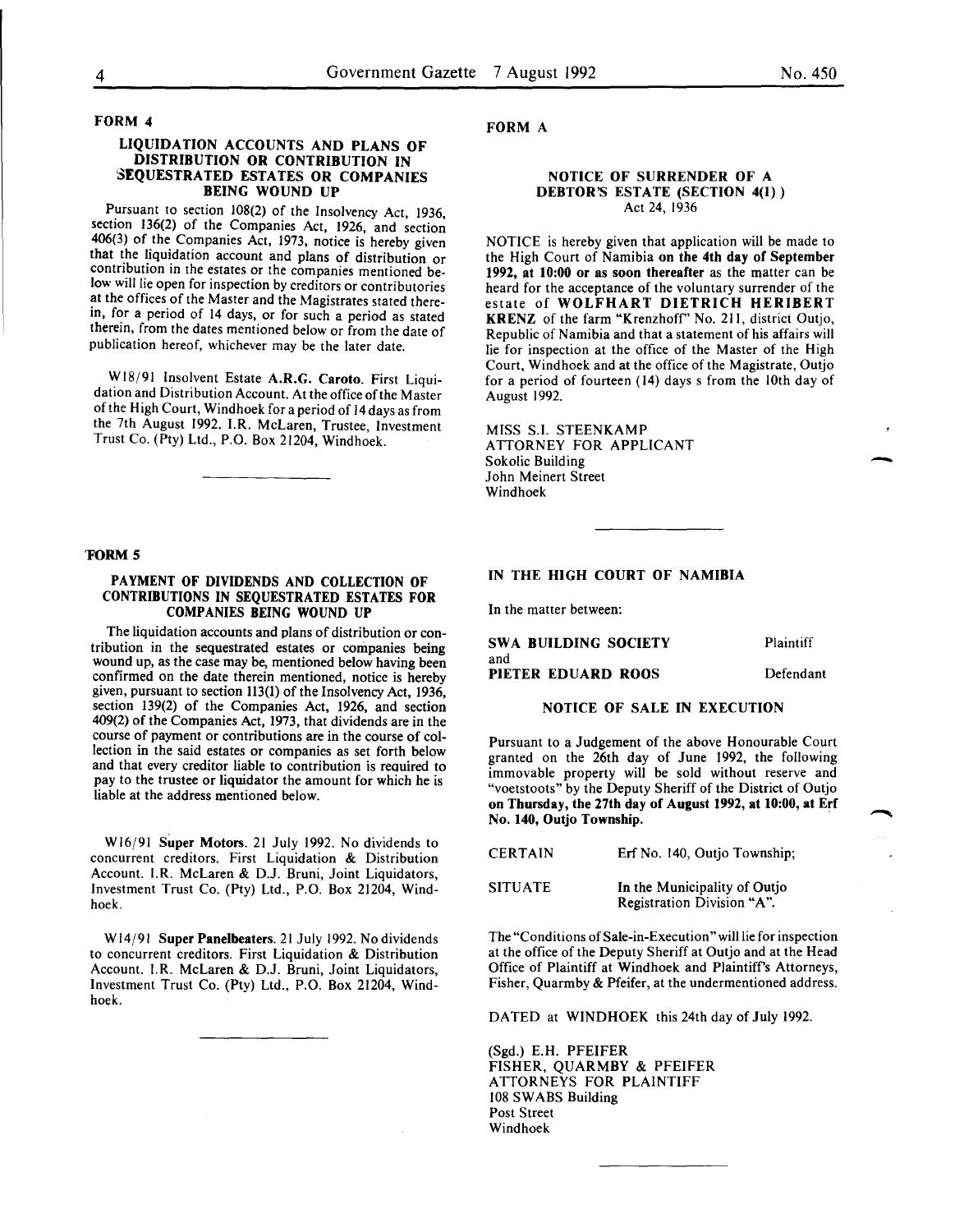.<br>-<br>-

#### IN THE HIGH COURT OF NAMIBIA

In the matter between:

| SWA BUILDING SOCIETY | <b>Plaintiff</b> |
|----------------------|------------------|
| and                  |                  |
| <b>ASSER AINGURA</b> | Defendant        |

#### NOTICE OF SALE IN EXECUTION

Pursuant to a Judgement of the above Honourable Court granted on the 3rd day of July 1992, the following immovable property will be sold without reserve and "voetstoots" by the Deputy Sheriff of the District of Windhoek on Friday, the 28th day of August 1992, at 10:30, at Erf No. 4442, Orion Street, Katutura Township, (Extension No. 12), Windhoek.

| <b>CERTAIN</b> | Erf No. 4442, Katutura Township<br>$(Extension No. 12)$ :     |
|----------------|---------------------------------------------------------------|
| <b>SITUATE</b> | In the Municipality of Windhoek<br>Registration Division "K". |

The "Conditions of Sale-in-Execution "will lie for inspection at the office of the Deputy Sheriff at Outjo and at the Head Office of Plaintiff at Windhoek and Plaintiff's Attorneys, Fisher, Quarmby & Pfeifer, at the undermentioned address.

DATED at WINDHOEK this 27th day of July 1992.

(Sgd.) E.H. PFEIFER FISHER, QUARMBY & PFEIFER ATTORNEYS FOR PLAINTIFF 108 SWABS Building Post Street Windhoek

#### IN THE HIGH COURT OF NAMIBIA

In the matter between:

| <b>SWA BUILDING SOCIETY</b> | Plaintiff |
|-----------------------------|-----------|
| and                         |           |
| DAVID AMUTENYA              | Defendant |

#### NOTICE OF SALE IN EXECUTION

Pursuant to a Judgement of the above Honourable Court granted on the 3rd day of July 1992, the following immovable property will be sold without reserve and "voetstoots" by the Deputy Sheriff of the District of Windhoek on Friday, the 28th day of August 1992, at 09:00, at Erf No. 496, Visarend Street, Khomasdal Township, (Extension No. 8), Windhoek.

CERTAIN Erf No. 496, Khomasdal Township; (Extension No. 8)

SITUATE In the Municipality of Windhoek Registration Division "K".

The "Conditions of Sale-in-Execution" will lie for inspection at the office of the Deputy Sheriff at Outjo and at the Head Office of Plaintiff at Windhoek and Plaintiff's Attorneys, Fisher, Quarmby & Pfeifer, at the undermentioned address.

DATED at WINDHOEK this 27th day of July 1992.

(Sgd.) E.H. PFEIFER FISHER, QUARMBY & PFEIFER ATTORNEYS FOR PLAINTIFF 108 SWABS Building Post Street Windhoek

#### IN THE HIGH COURT OF NAMIBIA

In the matter between:

| SWA BUILDING SOCIETY | Plaintiff |
|----------------------|-----------|
| and                  |           |
| DAWID NOWASEB        | Defendant |

#### NOTICE OF SALE IN EXECUTION

Pursuant to a Judgement of the above Honourable Court granted on the 24th day of April 1992, the following immovable property will be sold without reserve and "voetstoots" by the Deputy Sheriff of the District of Windhoek on Friday, the 28th day of August 1992, at 10:00, at Erf No. 2233, Pretoria Street, Wanaheda Township, (Extension No. 8), Windhoek.

| <b>CERTAIN</b> | Erf No. 2233140, Wanaheda Town-<br>ship. (Extension No. 8);   |
|----------------|---------------------------------------------------------------|
| <b>SITUATE</b> | In the Municipality of Windhoek<br>Registration Division "K". |

The "Conditions of Sale-in-Execution" will lie for inspection at the office of the Deputy Sheriff at Windhoek and at the Head Office of Plaintiff at Windhoek and Plaintiff's Attorneys, Fisher, Quarmby & Pfeifer, at the undermentioned address.

DATED at WINDHOEK this 27th day of July 1992.

(Sgd.) E.H. PFEIFER FISHER, QUARMBY & PFEIFER ATTORNEYS FOR PLAINTIFF 108 SWABS Building Post Street Windhoek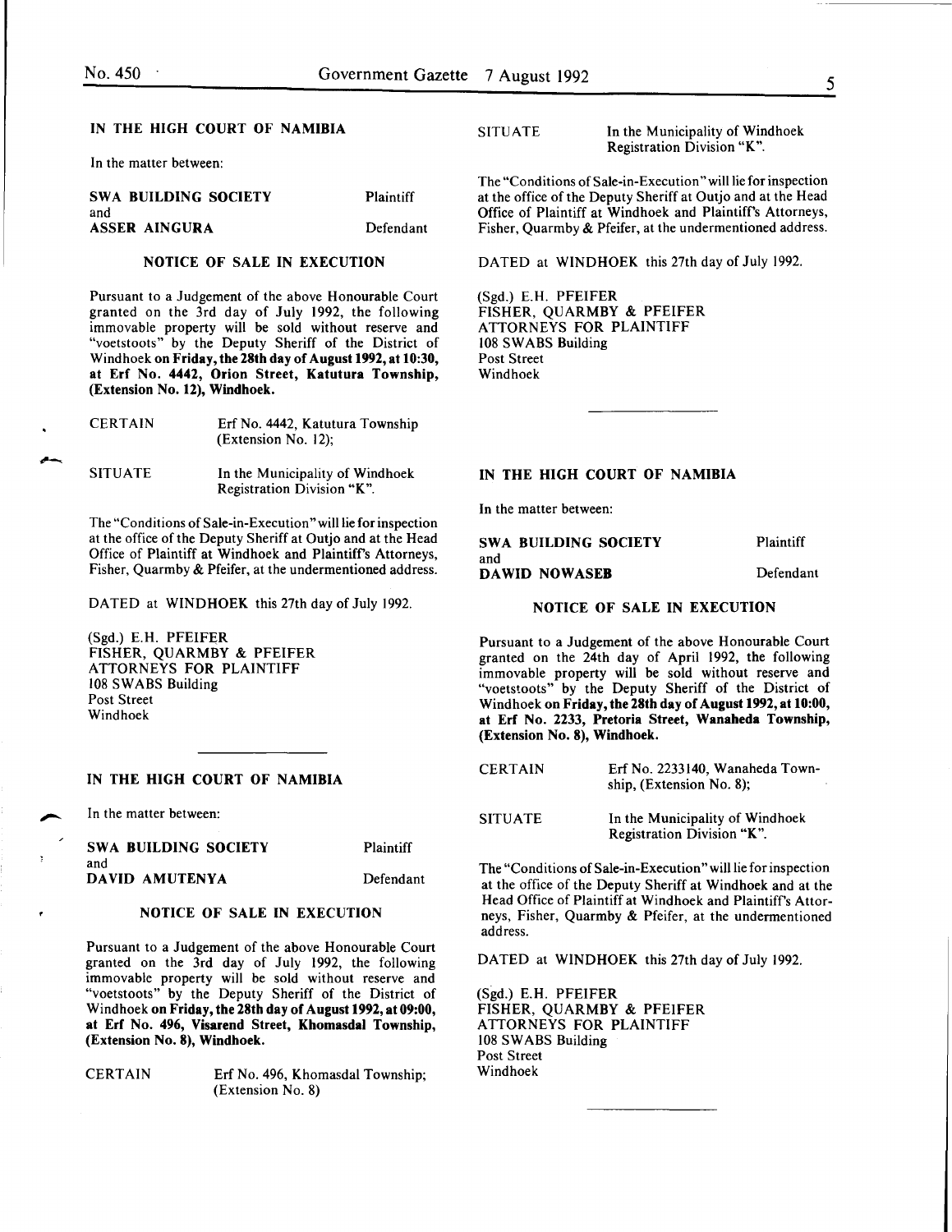and

|  | HELD AT OKAHANDJA | <b>CASE NO.: 40/91</b> |  |
|--|-------------------|------------------------|--|
|  |                   |                        |  |

In the matter between:

| SWA BUILDING SOCIETY    | Plaintiff |
|-------------------------|-----------|
| and                     |           |
| <b>REGINALD WITBOOI</b> | Defendant |

#### NOTICE OF SALE IN EXECUTION

In execution of a Judgement granted by the above Honourable Court, the following property will be sold by public auction by the Court Messenger for the District of Windhoek on Wednesday, the 19th day of August 1992, at 11:00, at Erf No. 256, Okahandja Township.

| <b>CERTAIN</b> | Erf No. 256, Okahandia Township:                               |
|----------------|----------------------------------------------------------------|
| <b>SITUATE</b> | In the Municipality of Okahandja<br>Registration Division "J"; |

with all improvements thereon.

#### CONDITIONS OF SALE:

- I. The Sale is subject to the provisions of the Magistrate's Court Act No. 32 of 1944 as amended, and the property will be sold "voetstoots" according to the existing title deed.
- 2. One-tenth of the purchase price shall be payable immediately after the Sale in cash, the balance together with interest thereon at 21% against transfer, which transfer shall be given without delay.
- 3. With improvements on the property although no warranty is given in this regard.
- 4. The complete Conditions of Sale will be read out at the time of the sale, and may be inspected beforehand at the offices of the Court Messenger, the SWA Building Society and Plaintiffs attorneys at Windhoek.

(Sgd.) E.H. PFEIFER FISHER, QUARMBY & PFEIFER ATTORNEYS FOR PLAINTIFF 1st Floor SWABS Building Post Street P.O. Box 37 Windhoek

### IN THE HIGH COURT OF NAMIBIA

In the matter between:

NAMIB BUILDING SOCIETY Plaintiff

JOYCE OSEI-AGYEMANG Defendant

#### NOTICE OF SALE IN EXECUTION

In execution of a Judgement of the above Honourable Court in the above action, a sale without reserve will be held by the Deputy Sheriff, Windhoek, at Erf 89, Gobabis Road, Klem Windhoek, on 27 August 1992, at 12:00, of the undermentioned property:

| <b>CERTAIN</b>     | Erf No. 89, Gobabis Road,<br>Klein Windhoek:                                                                                                                                                                                                                                                                                             |
|--------------------|------------------------------------------------------------------------------------------------------------------------------------------------------------------------------------------------------------------------------------------------------------------------------------------------------------------------------------------|
| <b>SITUATE</b>     | In the Municipality of Windhoek<br>(Registration Division "K");                                                                                                                                                                                                                                                                          |
| <b>MEASURING</b>   | 978,59 square metres;                                                                                                                                                                                                                                                                                                                    |
| <b>IMPROVEMENT</b> | Three-bedroom dwelling house with<br>dining-room, sitting-room, kitchen,<br>bathroom, double veranda and flat;                                                                                                                                                                                                                           |
| TERMS              | 10% of the purchase price and the auc-<br>tioneer's commission must be paid on<br>the date of the sale. The further terms<br>and conditions of the sale will be read<br>prior to the auction and lie for inspec-<br>tion at the office of the Deputy She-<br>riff, Windhoek and at the offices of<br>the execution creditor's attorneys. |

DATED at WINDHOEK this 24th day of July 1992.

DR. WEDER, KRUGER & HARTMANN W.H. DICKS ATTORNEYS FOR PLAINTIFF Nimrod Building Casino Street Windhoek

#### NOTICE OF TRANSFER OF BUSINESS LICENCE

KINDLY TAKE NOTICE that application will be made not less than 14 (fourteen) days after publication of this notice to the Licensing Court at Windhoek, at its next sitting for the transfer of a General Dealer's Licence (Retail), held by ROLAND SCHATZLE, who trades under the name of FIGARO, Erf No. 23/1, No. 107 Gobabis Road, Windhoek, to MRS. MONIKA SCHÄTZLE who will continue trading on the above-mentioned premises and under the same name.

APPLICANT P.O. Box 24755 Windhoek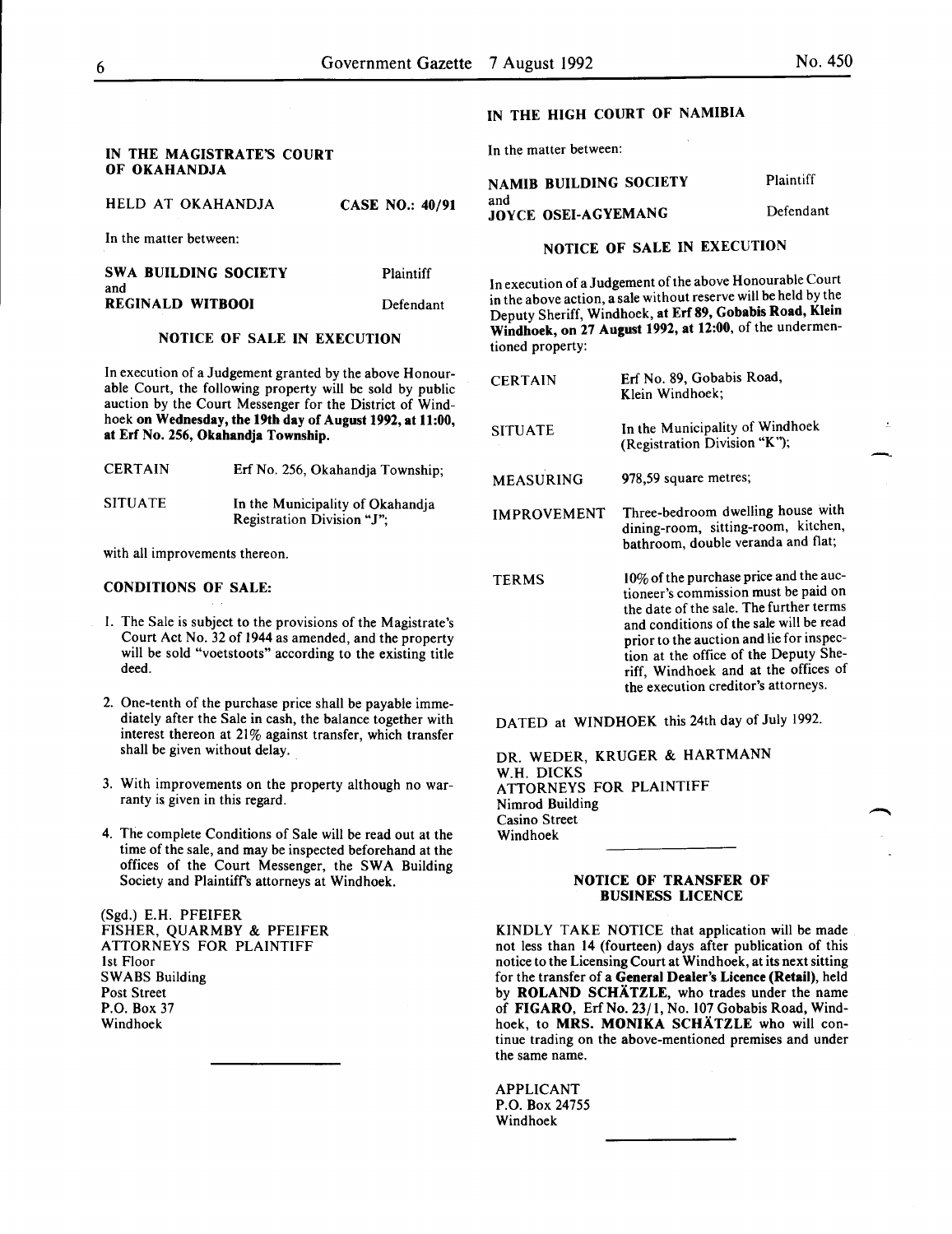### IN THE HIGH COURT OF NAMIBIA

In the matter between:

| G.P. BYLEVELD | Plaintiff |
|---------------|-----------|
| and           |           |
| T. MAASDORP   | Defendant |

#### NOTICE OF SALE IN EXECUTION

In execution of a Judgement of the above Honourable Court in the above action, a sale subject to a reserve price of RS 000,00 will be held by the Deputy Sheriff, Windhoek, at Erf 3462, Extension No.3, Khomasdal, on 27 August 1992, at 11:00, of the undermentioned property:

| <b>CERTAIN</b>     | Erf No. 3462, Extension No. 3,<br>Khomasdal:                                                                                                                                                                                                                                                                                              |
|--------------------|-------------------------------------------------------------------------------------------------------------------------------------------------------------------------------------------------------------------------------------------------------------------------------------------------------------------------------------------|
| <b>SITUATE</b>     | In the Municipality of Windhoek<br>(Registration Division "K");                                                                                                                                                                                                                                                                           |
| MEASURING          | 468 square metres:                                                                                                                                                                                                                                                                                                                        |
| <b>IMPROVEMENT</b> | Three-bedroom dwelling house with<br>sitting-room, bathroom and kitchen;                                                                                                                                                                                                                                                                  |
| <b>TERMS</b>       | 10\% of the purchase price and the auc-<br>tioneer's commission must be paid on<br>the date of the sale. The further terms<br>and conditions of the sale will be read<br>prior to the auction and lie for inspec-<br>tion at the office of the Deputy She-<br>riff, Windhoek and at the offices of<br>the execution creditor's attorneys. |

DATED at WINDHOEK this 28th day of July 1992.

DR. WEDER, KRUGER & HARTMANN W.H. DICKS ATTORNEYS FOR PLAINTIFF Nimrod Building Casino Street Windhoek

•

#### NOTICE OF TRANSFER OF BUSINESS LICENCE

KINDLY TAKE NOTICE that application will be made at the next sitting of the Licensing Court, Mariental, on 2 September 1992, for the transfer of the Butcher Licences held by JOHANNES S. LOFTIE-EATON and SUSA-RAH S. LOFTIE-EATON who trade as GOUDINI SLAGHUIS at Farm Goudini 390, Kalkrand, to JO-HANNES NICOLAAS LAMBRECHTS who will trade under the same style and on the same erf for his own account.

DATED at MARIENTAL this 20th day of July 1992.

VAN HEERDEN, LIEBENBERG & CO. ATTORNEYS School Street P.O. Box 13 Mariental

#### THE ALIENS ACT, 1937 NOTICE OF INTENTION OF CHANGE OF SURNAME

I, PAUL HIGOAM, residing at N3/ II Katutura and employed as a driver by Futura Footwear, intend applying to the Minister of Home Affairs for authority under section 9 of the Aliens Act, 1937, to assume the surname OARUM for the reasons that due to circumstances in the colonial time, I was forced to use a surname which doesn't belong to me, to stay in Windhoek.

I previously bore the names PAUL HIGOAM.

I intend also applying for authority to change the surname of my wife AGNES HIGOAM and minor children SARA HIGOAM, PAUL HIGOAM, ROSALINE HIGOAM and BERNICNA HIGOAM to OARUM.

Any person who objects to our assumption of the said surname of OARUM should as soon as may be lodge his/her objection, in writing, with a statement of his/her reasons therefor, with the Magistrate of Windhoek.

(Sgd.) P. HIGOAM Dated: 8 July 1992

#### THE ALIENS ACT, 1937 NOTICE OF INTENTION OF CHANGE OF SURNAME

I, RALF GEORG TOBICH, residing at 3 Mittel Street, Swakopmund and carrying on business as a Consulting Engineer for EMCON (Electrical and Mechanical Consulting Engineers of Namibia), intend applying to the Minister of Home Affairs for authority, under Section 9 of the Aliens Act, 1937, for my minor son SANDOR TOBICH to assume the surname REIS-TOBICH for the reason that my wife and I are married out of community of property with separate identities, regarding ourselves as equal partners in life and marriage, which is endorsed by the Constitution of this country. In order to establish our son's unbiased identity, we therefore wish to have his surname changed from TOBICH to REIS-TOBICH.

Any person who objects to his assumption of the said surname **REIS-TOBICH** should as soon as may be lodge his/her objection in writing, with a statement of his/her reasons therefor, with the Magistrate of Swakopmund.

(Sgd.) R.G. TOBICH Dated: 20 June 1992.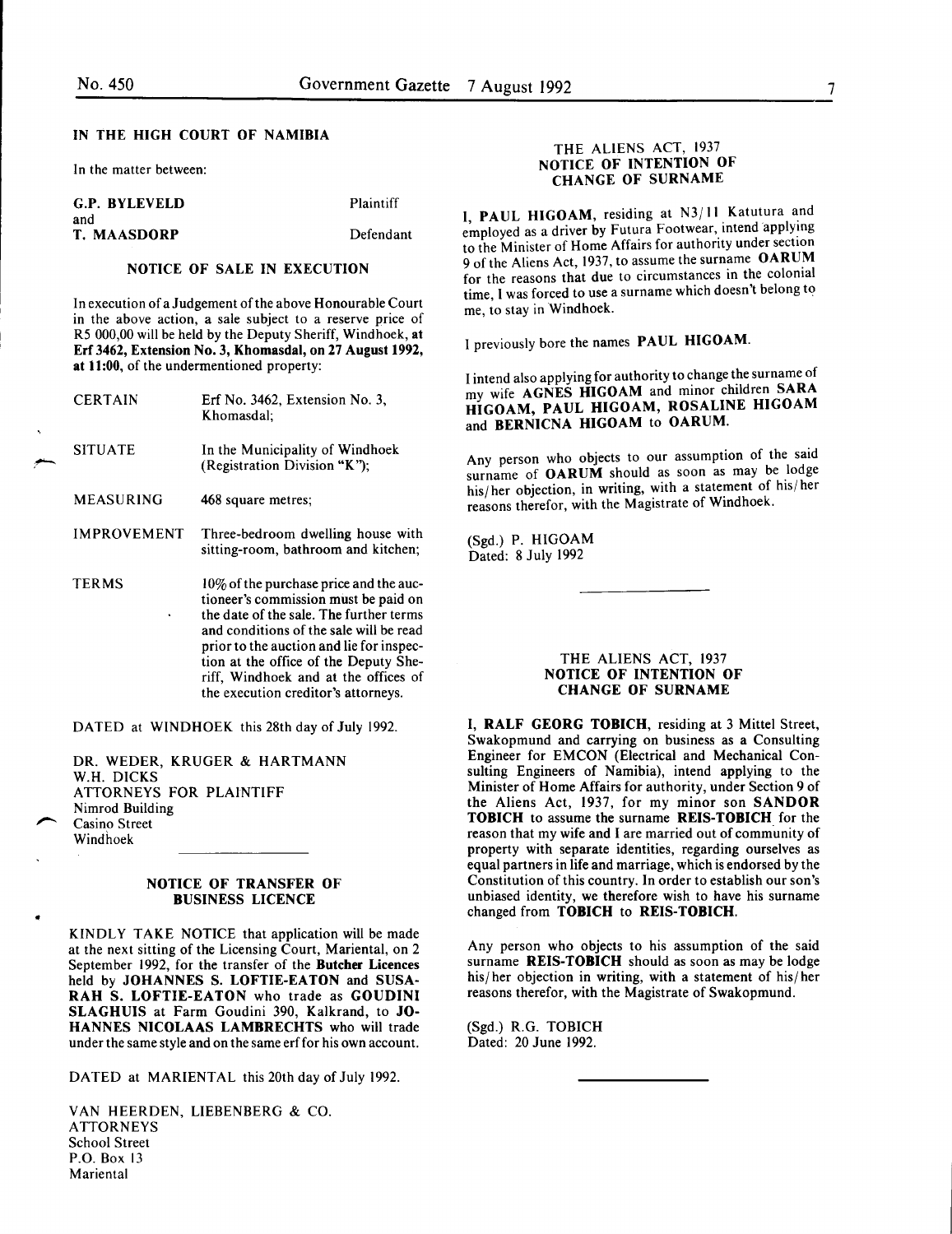### TRANSFER OF INSURANCE BUSINESSES

#### UBS Insurance Company Limited (Registration No. 66/ 11407/06)

#### Allied Insurance Company Limited (Registration No. 69/ 13415/06)

NOTICE is hereby given in terms of Section 25(6) of the Insurance Act, 1943 (Act No. 27 of 1943, hereinafter referred to as the Act), that it is the intention of UBS INSU-RANCE COMPANY LIMITED, Registration No. 66/11407/06 and ALLIED INSURANCE COMPANY LIMITED, Registration No. 69/13415/06 to transfer the long-term insurance businesses which they carry on in the Republic of South Africa and Namibia to ABSA LIFE LIMITED, Registration No. 92/01738/06 and to transfer the short-term insurance businesses which they carry on in the Republic of South Africa and Namibia to ABSA INSURANCE COMPANY LIMITED, Registration No. 92/01737/06.

If the aforesaid transfers are confirmed, the transferees shall be responsible for the fulfilment of all the obligations of UBS INSURANCE COMPANY LIMITED and AL LIED INSURANCE COMPANY LIMITED insofaras the said obligations relate to the aforesaid long-term insurance businesses and short-term insurance businesses, respectively.

Details of the proposed transfers are contained in an agreement dated 31 March 1992. A copy of the agreement, together with copies of the following documents:

- I. in respect of each of UBS INSURANCE COMPANY LIMITED and ALLIED INSURANCE COMPANY LIMITED at 31 March 1992, statements M, N, Nl, N2, N4, N5, N6, N7 N8, 0, 01, 02, statement of assets in terms of Regulation 34 and letter dated 4 June 1992 from J.A. Carson & Partners;
- 2. in respect of ABSA LIFE LIMITED at 1 April 1992, statements M, N, Nl, N2, N4, N5, N6, N7 N8, 0, 01, statements of assets in erms of Regulation 34 and letter dated 4 June 1992 from J.A. Carson & Partners;
- 3. in respect of each of UBS INSURANCE COMPANY LIMITED and ALLIED INSURANCE COMPANY LIMITED at 31 March 1992, statements 14(1), 4, 5,  $6(1), 6(3), 7, 8, 8(1), 8(2), 8(3), 8(4), 8(5), 8(6), 8(7), 8(8),$  $8(9)$ ,  $8(10)$  and 9;
- 4. in respect of ABSA INSURANCE COMPANY LIMITED at 1 April 1992, statements  $14(1)$ , 4, 5, 6(1), 6(3), 7, 8, 8(1), 8(2), 8(3), 8(4), 8(5), 8(6), 8(7), 8(8), 8(9), 8(10) and 9;
- 5. certificate dated 5 June 1992 by J .A. Carson & Partners confirming that the transfer of the life businesses of UBS INSURANCE COMPANY LIMITED and AL-LIED INSURANCE COMPANY LIMITED as set out in the Agreement and Scheme is actuarially sound and that the security of policyholders concerned will be adequately safeguarded and that no policyholder will be prejudiced by the proposed transfer;
- 6. letter dated II June 1992 from Price Waterhouse Meyernel, together with attached schedule setting out the net asset values of the insurance businesses at I April 1992;
- 7. extract from the minutes of a general meeting of shareholders of ALLIED INSURANCE COMPANY LI-MITED held on 10 April 1992;
- 8. extract from the minutes of a general meeting of shareholders of UBS INSURANCE COMPANY LIMI-TED held on 10 April 1992;
- 9. UBS INSURANCE COMPANY LIMITED'S audited financial statements at 31 March 1992;
- 10. ALLIED INSURANCE COMPANY LIMITED'S audited financial statements at 31 March 1992

are available for inspection during normal business hours for a period of21 days commencing on 17 August 1992 at the Head Offices of UBS Insurance Company Limited, Allied Insurance Company Limited, ABSA Life Limited and ABSA Insurance Company Limited at 2nd Floor, MLS Centre, 21 Kruis Street, Johannesburg.

It is intended to apply to the Registrar of Insurance after the expiry of the 21 days mentioned above for confirmation of the proposed transfer.

Any objections to the proposed transfer should be lodged with the Registrar of Insurance, Private Bag X238, Pretoria, 0001, before 15 September 1992.

DATED at JOHANNESBURG on this the 7th day of August 1992.



Bowman **Gilfillan** Hayman **Godfrey** Inc. (Altomeys, Registration No 78/01915/21)